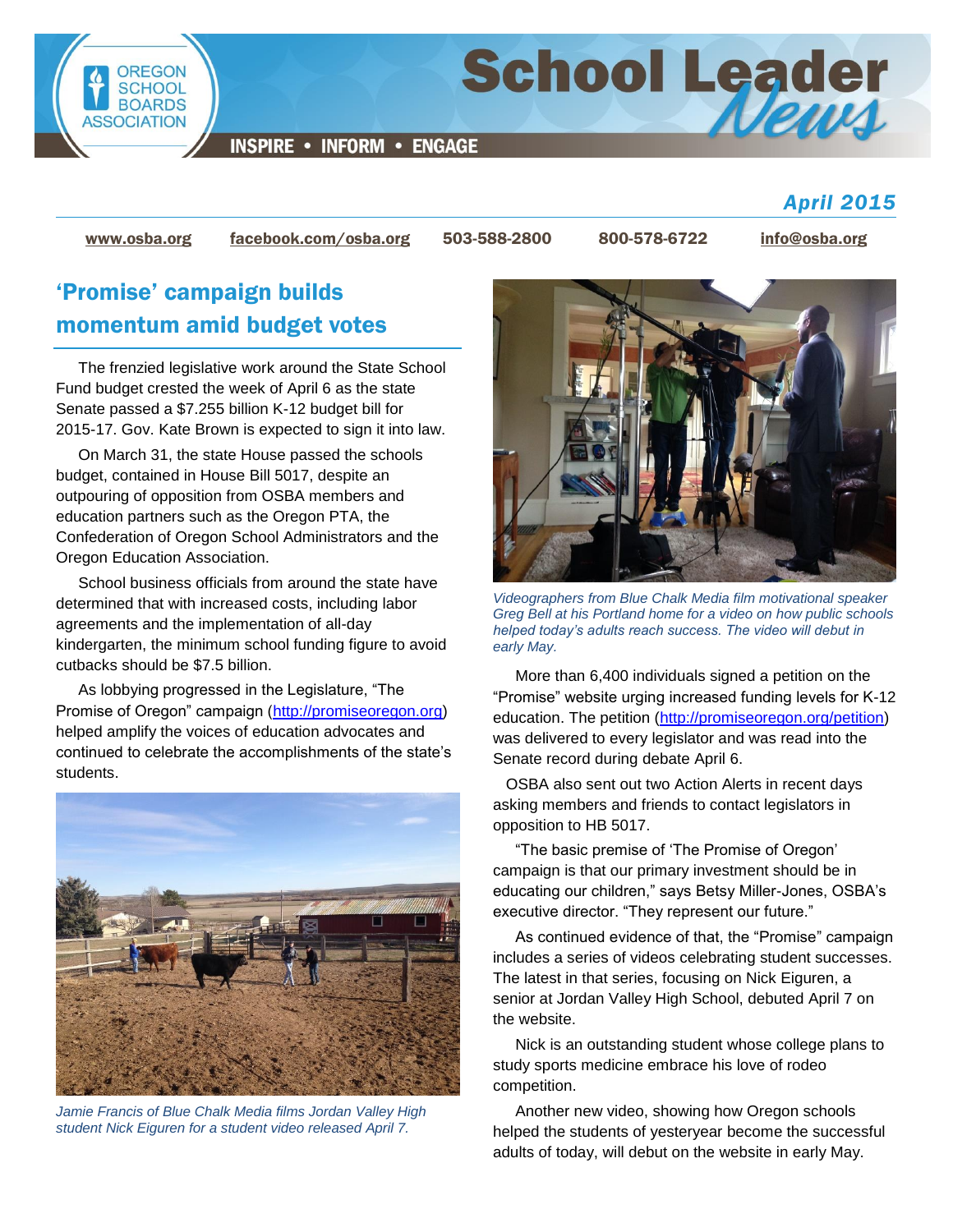#### *School Leader News – April 2015*

Watch the video of Nick Eiguren, Jordan Valley High School student, on "The Promise of Oregon" website: [http://promiseoregon.org/third-promise-video-features](http://promiseoregon.org/third-promise-video-features-nick-eiguren-of-jordan-valley-high-school-jordan-valley-sd/)[nick-eiguren-of-jordan-valley-high-school-jordan-valley-sd](http://promiseoregon.org/third-promise-video-features-nick-eiguren-of-jordan-valley-high-school-jordan-valley-sd/)

#### In the Loop

## Keep moving the conversation on 'legislators' budget'

Budgets demonstrate where real priorities lie, plain and simple. Lofty goals of 40-40-20 are admirable, but without full funding of K-12 education we are challenged to reach



them, or even make progress toward reaching them. Oregon school districts have done amazingly well while cutting over the last decade. But now we have reached a point where the disinvestment is revealed in our low graduation rates, high class sizes and shortened school year. In fact, we have cut so many school days that at the end

*Betsy Miller-Jones Executive Director*

of 12 years an Oregon student has gone to school almost a year less than the average student in the United States.

The legislators' \$7.255 billion K-12 budget for 2015-17 does not fund school districts at a level that moves us forward. In fact, most will face more cuts of days, teachers or programs. Our job in advocating with legislators this year has been to calmly and factually explain the real impact of this budget on our school districts and students. Now that the legislators' K-12 funding budget has passed, you will be building a budget based on those numbers. But it's important that you continue to communicate with your community and your legislators what the real impact is. We cannot allow others to continue to state unchallenged that somehow everything is going to be OK for public education at \$7.255 billion. It is not advantageous for districts to receive an early budget if that budget is inadequate.

It's been gratifying to see the amazing response from so many of you over the last few days. As our legislative team at OSBA continued to advocate on your behalf, we asked you through Action Alerts to contact legislators directly, and you did. Through "The Promise of Oregon" campaign, more than 6,400 of you signed a petition supporting higher levels of education funding, and we are making sure legislators hear your voices loud and clear.

Your advocacy work, and the work of your superintendents, district staff and community members, has made a difference. We have changed the conversation from "This is all we can do for education this biennium," to "We must do better for K-12 education." Please continue to communicate to the Legislature the very real impact of the budget decisions they make. We can appreciate the challenges of their budget decisions and the numerous needs for funding. After all, you as local board members have had to do that and make cuts for many years. But we also must insist on honesty in describing the real impact of this budget at \$7.255 billion.

### Education Department updates handout on Smarter Balanced

The Oregon Department of Education (ODE) has updated its handouts for parents on the new Smarter Balanced Assessments being given to students this spring.

The new one-page fact sheet focuses on how Smarter Balanced differs from its predecessors, and how creating higher standards will better prepare young people for their future. It acknowledges that because the Common Core State Standards the assessments are based upon are more rigorous, test scores are likely to drop this year.

"This is a short-term setback," the handout says. "Higher standards will help our students in the long run."

More information about the assessment, including sample tests, can be found at [www.smarterbalanced.org.](http://www.smarterbalanced.org/)

View the fact sheet here:

[http://www.ode.state.or.us/wma/teachlearn/testing/smarter](http://www.ode.state.or.us/wma/teachlearn/testing/smarter-balanced_parent_factsheet_eng.pdf) [-balanced\\_parent\\_factsheet\\_eng.pdf](http://www.ode.state.or.us/wma/teachlearn/testing/smarter-balanced_parent_factsheet_eng.pdf)

#### 'Summer Camp' for board members is coming up

Registration has opened for "Summer Camp for School Boards" – a chance to meet with school board members from across the state July 17-19 at OSBA's annual Summer Board Conference.

This is your chance to learn more about the critical issues facing Oregon's schools and their leaders in an idyllic setting, the scenic Riverhouse Hotel & Convention Center in Bend.

The keynote address on "Breaking the Unwritten Rules" will come from motivational speaker Mike Weber of Southwestern Consulting. Weber has spoken to groups across the country about honing leadership skills and adapting to rapidly changing environments. Workshop offerings range from Common Core/Smarter Balanced to school finance to superintendent evaluation.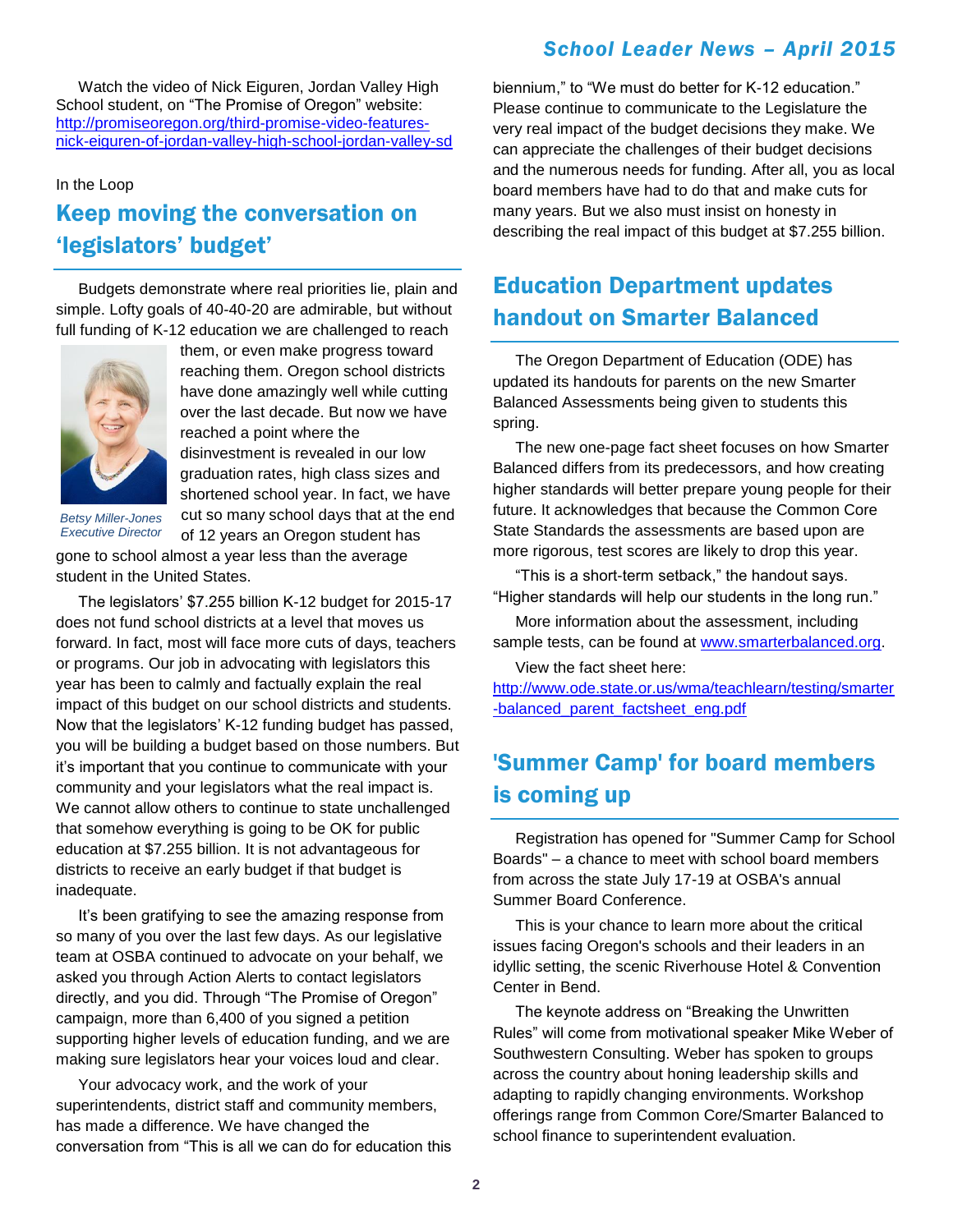Attend the pre-conference July 17 and you can learn more about school trust lands from Margaret Bird of the Children's Land Alliance Supporting Schools. You'll also hear how to run great meetings using parliamentary procedure from Ann Macfarlane of Jurassic Parliament.

Board secretaries' workshops will also be held on July 17. Once again we will offer a no-host networking reception for conference attendees and a guest, at 4 p.m. July 17.

For a complete agenda and to register, visit [www.osba.org/Calendar/Events/Summer\\_board\\_conferen](http://www.osba.org/Calendar/Events/Summer_board_conference-2015.aspx) [ce-2015.aspx](http://www.osba.org/Calendar/Events/Summer_board_conference-2015.aspx)



# April 20-24 is Playground Safety Week

Each year, roughly 200,000 kids are injured on playgrounds. National Playground Safety Week is a time to focus on making children's outdoor play environments safer and thanking all the adults who work tirelessly on maintaining playgrounds. When choosing and maintaining your playground keep safety in mind.

What you can do:

• **Conduct monthly inspections using a checklist** with your specific district equipment information. Download a sample checklist to get started:

[pace.osba.org/~/media/PACEFiles/Resources/Saf](http://pace.osba.org/~/media/PACEFiles/Resources/Safety/playground%20inspection.docx) [ety/playground inspection.docx](http://pace.osba.org/~/media/PACEFiles/Resources/Safety/playground%20inspection.docx)

- **Provide adequate shock-absorbing materials** Both unitary (poured in place and other stationary solids) and loose-fill materials can provide adequate shock absorbency. Recommended loose-fill materials include wood chips, double shredded bark mulch, engineered wood fibers, fine sand, coarse sand, fine gravel, medium gravel and shredded tires. Depending on the height of play equipment, surfaces should have a consistent 9 to 12 inches of shock-absorbing material.
- **Establish fall zones** Each piece of stationary equipment should have a radius of 6 feet around it free of ground hazards and covered with shockabsorbing materials. When fall zones overlap,

#### *School Leader News – April 2015*

there should be a minimum of 9 feet between structures over 30 inches tall. Swing set fall zones should extend two times the height of the swing fulcrum in front and behind the swing's center.

- **Maintain safe hardware** Equipment should be checked for extensive wear and tear, protruding bolts, and pinch points. Chains should not have open "S" hooks and should be replaced when there is 50 percent wear of the chain's gauge. Nuts, bolts and support bars should be as flush to the play surface as possible.
- **Eliminate entanglement and entrapment hazards** – Any protruding item that may be able to catch children's clothing and strings can be a hazard. Openings or snags should be filled in or made flush with their surrounding surface. Any opening between 3½ and 9 inches could entrap a child's head, arm or leg and should be eliminated. If there are any hazards in a public or backyard playground, report them immediately and do not allow children to use the equipment until it is safe.
- **Register for the Certified Playground Safety Inspector (CPSI) class** – The purpose of the CPSI certification is for those certified to be able to: identify hazards on public playground equipment and the playground; rank the hazards according to injury potential; and apply the knowledge to remove the hazards and establish a system of inspections and maintenance. Hosted by the Oregon Recreation and Park Association (ORPA), Oregon's only CPSI class of 2015 will be held June 3-5 in Hillsboro. Register by April 17 for best registration rates, and find all the details about the upcoming CPSI class and exam by visiting ORPA's website at [www.orpa.org.](http://www.orpa.org/)

If you have questions about playground safety, contact PACE Risk Management at:

[pace.osba.org/AboutPACE/LeftNav/ContactPACE.aspx](http://pace.osba.org/AboutPACE/LeftNav/ContactPACE.aspx)